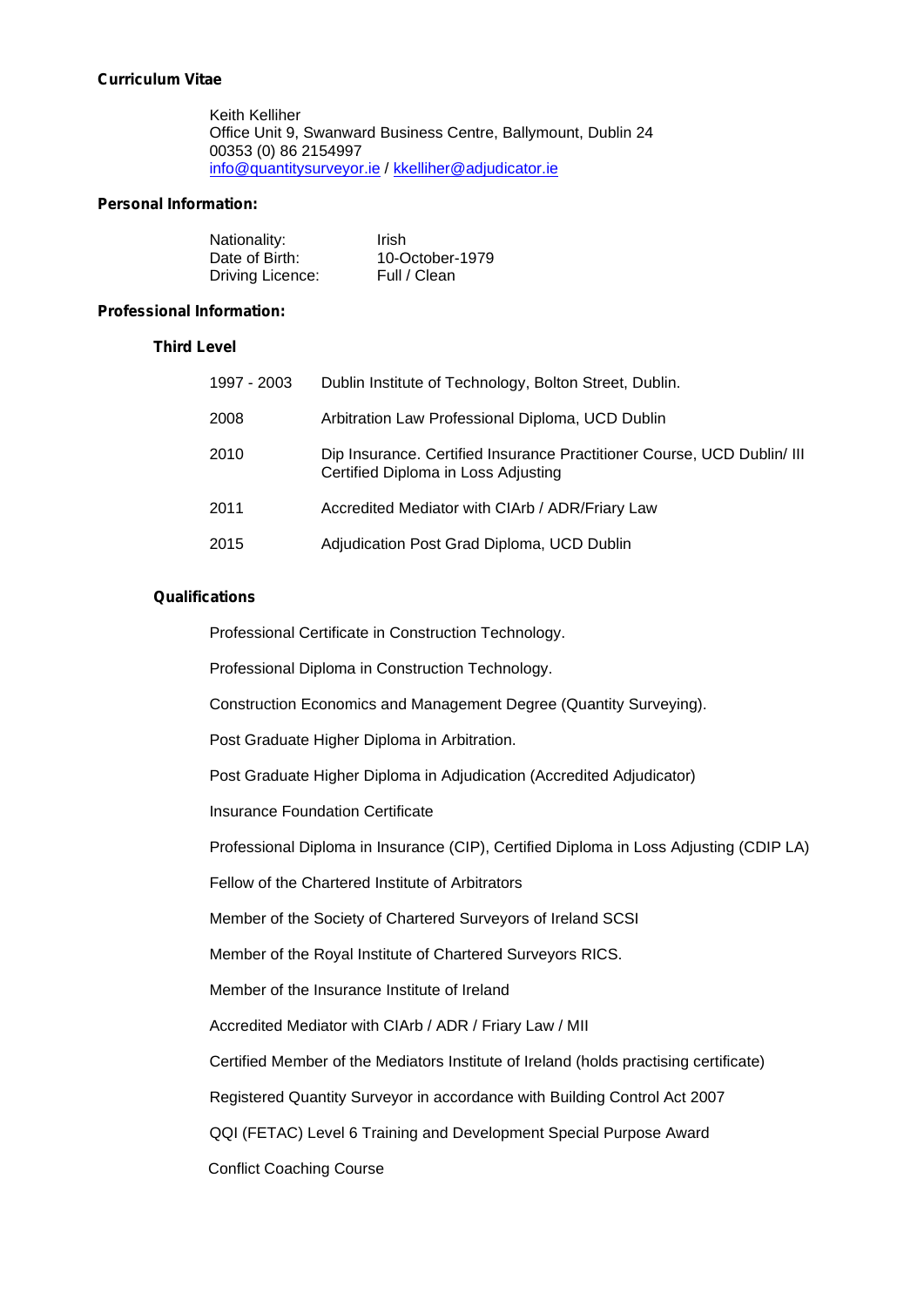#### **Employments:**

Working with private clients, main contractors, sub contractors, general builders, insurance companies & architects on various projects providing various services:

- Carrying out quantity surveying functions on a consultancy and freelance basis for a variety of clients including cost reports, cost plans, tendering, risk management, valuations, final accounts, variations, claims production, dispute resolution, appraisals, tenders, loss adjustment and estimating.
- Carrying our Loss Adjustment services for large insurance companies across property damage, personal injury, business interruption and the likes and having completed over 1500 files to date.
- Dispute Resolution Services including Arbitration, Mediation, Conciliation and Adjudication.
	- o Keith Kelliher has extensive experience as a dispute resolution consultant acting between contractors, subcontractors, clients, consumers, commercial disputes and down to disputes between neighbours and in workplaces.
	- o Keith has sat as Arbitrator on 14 occasions up to and including the issuing of written reasoned awards and with multiple parties. Appointments from CIArb Irish branch and ad hoc.
	- o Keith has also sat as a conciliator in 7 construction disputes with reference to contract and quantum issues.
	- o Keith has sat as a mediator or co mediator in 9 disputes relating to partnership breakdowns, MUD's Act, multi-party, neighbour, workplace, inter company, construction and consumer.
	- o Keith has advocated for parties in adjudication on 30 occasions since 2017 including the management of the entire process and regularly sits as a neutral expert and an expert witness.
- Immediate past Chairman of the CIArb Irish Branch. Former Vice Chair, PRO, Young member Chair and Education and Training Officer of the CIArb Irish Branch, Current Irish Branch Committee member
- Current member of the CIArb approved education faculty and lead tutor in Mediation, Arbitration and Adjudication. Keith has delivered Mediation and Adjudication courses as Course Director directly to the Construction Industry Federation and for the CIArb in Ireland, the UK, Dubai and wider afield. Keith also sit's as assessor and moderator for training programmes in CIArb globally.
- Keith is a member of the Global Education and Membership standing committee of CIArb.
- Current Part Time faculty member of Technological University of Dublin, School of surveying and construction Management
- Current Faculty member of the Law Society PPC2 training programme delivering training on ADR to training solicitors.
- Past Council Member of the Mediators Institute of Ireland
- Extensive Contract experience across all forms from RIAI, Public Works, FIDIC, NEC as well as across all methods of measurement, SMM7, ARM, NRA.
- Current co author of ADR guide due for publication in early 2020 for Chartered Accounts Ireland.